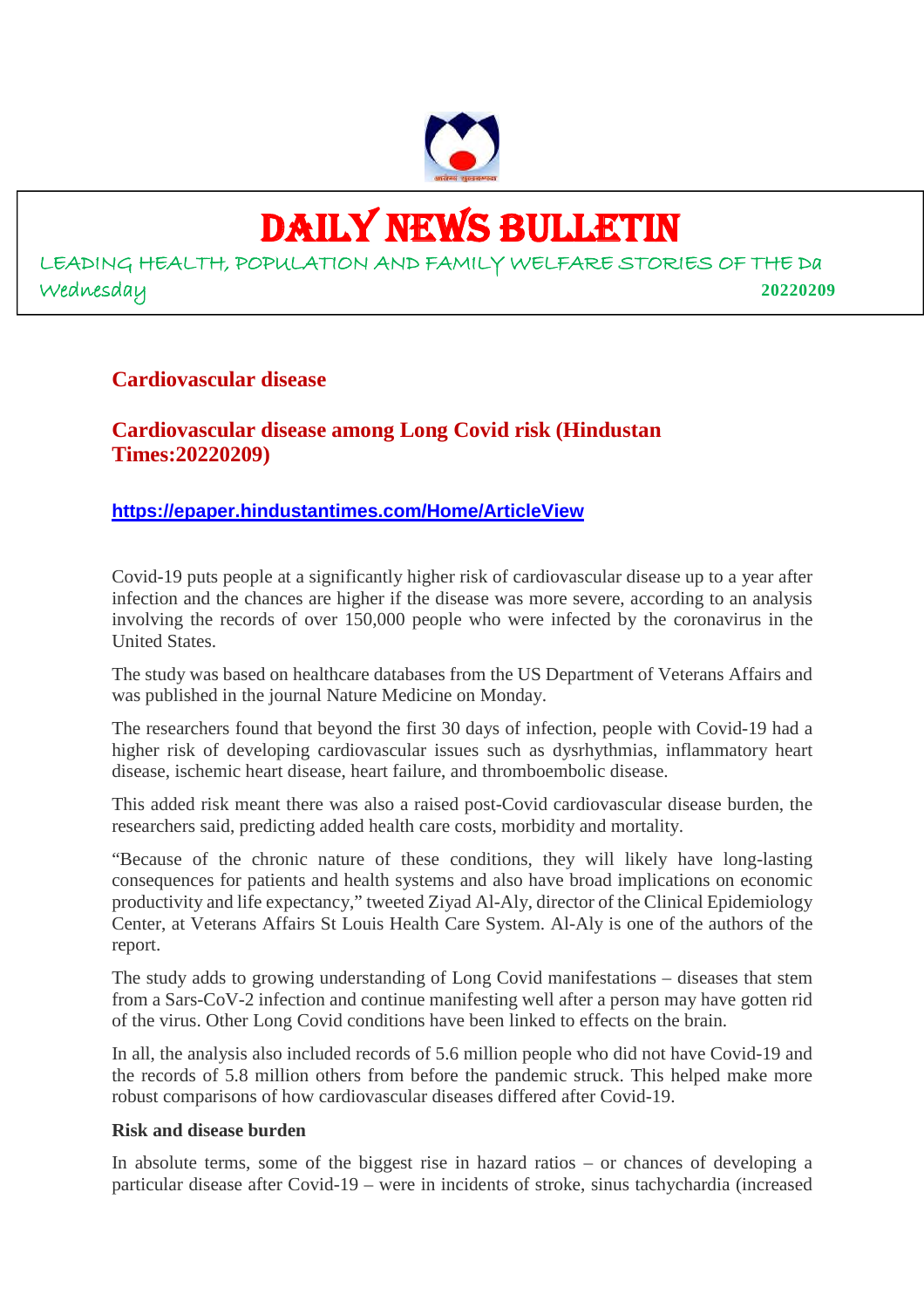heart rate), myocarditis (inflammation of the heart muscle), acute coronary disease (impeded blood supply to the heart), heart failure, pulmonary embolism (clot in blood vessel) and deep vein thrombosis (clot in deep vein).

These diseases vary in their severity in terms of mitigation, cost of healthcare and mortality risk. To account for this, the researchers also estimated the highest disease burdens. Heart failure, atrial fibrillation (irregular and often very rapid heart rhythm arrhythmia), acute coronary disease, stroke, and sinus tachychardia were found to be contributing the most to the higher disease burden in the one year after Covid-19.

"Governments and health systems around the world should be prepared to deal with the likely significant contribution of the Covid-19 pandemic to a rise in the burden of cardiovascular diseases," said Al-Aly in a tweet.

#### **Covid-19 the only trigger**

The researchers said the higher risks spanned across groups of people. "The risks were evident regardless of age, race, sex and other cardiovascular risk factors, including obesity, hypertension, diabetes, chronic kidney disease and hyperlipidemia," the researchers said in their study.

"They were also evident in people without any cardiovascular disease before exposure to Covid-19, providing evidence that these risks might manifest even in people at low risk of cardiovascular disease," they warned.

They also accounted for some cardiovascular conditions associated (very rarely) with vaccines and found that those with Covid-19 were at significantly greater risk. There were also two other key findings. Being admitted or requiring intensive care raised risks of developing such diseases but these were high to begin with, even in those without hospitalisation.

One of the weaknesses of the study, however, was that the records were predominantly of white, male patients, which could "limit the generalizability of study findings", the researchers said.

#### **Girl Education (The Asian Age: 20220209)**

http://onlineepaper.asianage.com/articledetailpage.aspx?id=16155052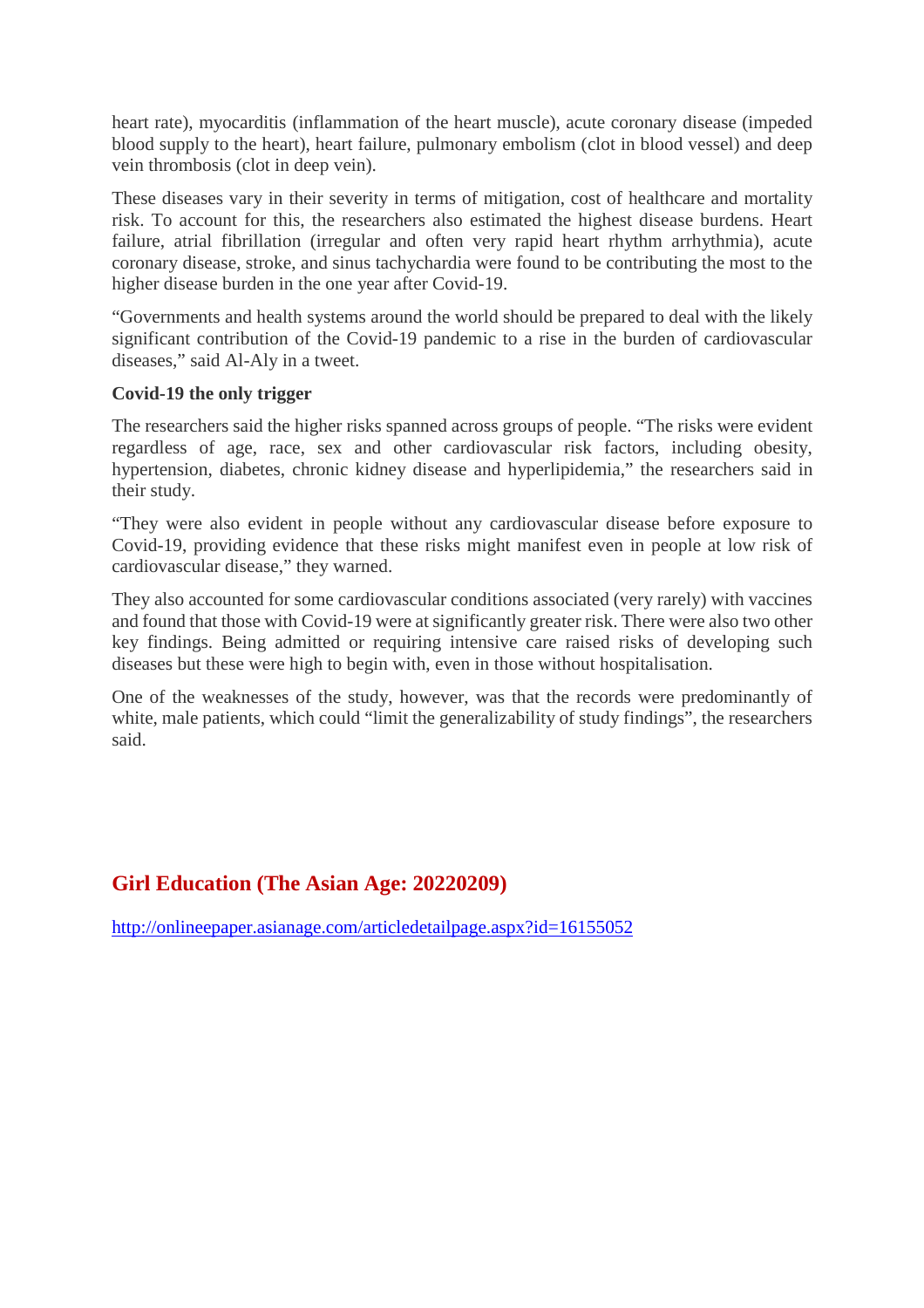# Don't allow hijab row to hinder girls' education

eligion should be kept a private affair of individual citizens, but that is an ideal case scenario. Whether we like it or not, elements of religious practices have become part of the culture of believers, and the harmonious co-existence of such customs with the ones of those who practise no religion is a pre-condition for a society's progress.

India is a secular democracy founded on a Constitution that assures every citizen the right to practise their religion, subject to conditions. Religion being a general term, the courts have elaborated on this constitutional proviso and brought essential religious practices under its protection.

It is in this background that one should view the controversy raging in Karnataka about Muslim girl students wearing the hijab (headscarf). Some colleges objected to the habit and asked the girls to stop attending lessons with headscarves on, which they protested. The issue soon took a communal turn with a section of students parading saffron shawls, saying they, too, have the right to do so. Dalit students chipped in, wearing blue dress in support of the Muslim girls. Islamists did not waste the chance, introducing the *nigab*, or dress that conceals even the face, seeking the cover of fundamental rights.

As the Karnataka high court rightly observed while hearing the petition of

A total ban on the hijab, which **Muslims claim to be** an essential religious practice, will result in Muslim women either avoiding multicultural and secular institutions or, worse, becoming dropouts

the girl students, every citizen of this country should go by reason, the law, and the Constitution; not passion and emotion. This is an advice to all those who have taken to violent protests and also to those who come up with whatabouteries to argue their points. They must realise that the Constitution does not mandate banishing of religion; instead, it affords people the right to practise it. The question is how to make it least obtrusive in a secular system.

The situation as of today is that while sane persons would be busy seeking to address the question as suggested by the high court, vested interests and extremists have almost hijacked the issue. Protests against the *hijab* are taking place

all across Karnataka now, and it is highly likely that it shall spread to other states, too. Political parties who have religion as their sole agenda to seek power and retain it have a lot to gain from this but rational people have every reason to worry about the future of this nation when people tend to view everything through the lens of religion and nothing but.

The Constitution and the law are made with a view to address issues as citizens of a nation, and not as enemies. It must not be done in a mechanical way in all situations; how a decision would impact the lives of law-abiding people must be a consideration the court should keep in mind. A total ban on the hijab, which Muslims claim to be an essential religious practice, will result in Muslim women either avoiding multi-religious and secular institutions or, worse, becoming dropouts. At the same time, the court cannot give in to the pressure of identity politics and communalists and allow each one to wear the dress of their choice. It will thus be called upon to come out with a solution that protects the right to practise religion and the right to education while refusing to yield to the demands of religious obscurantists of all hues. It should ensure that better sense prevails.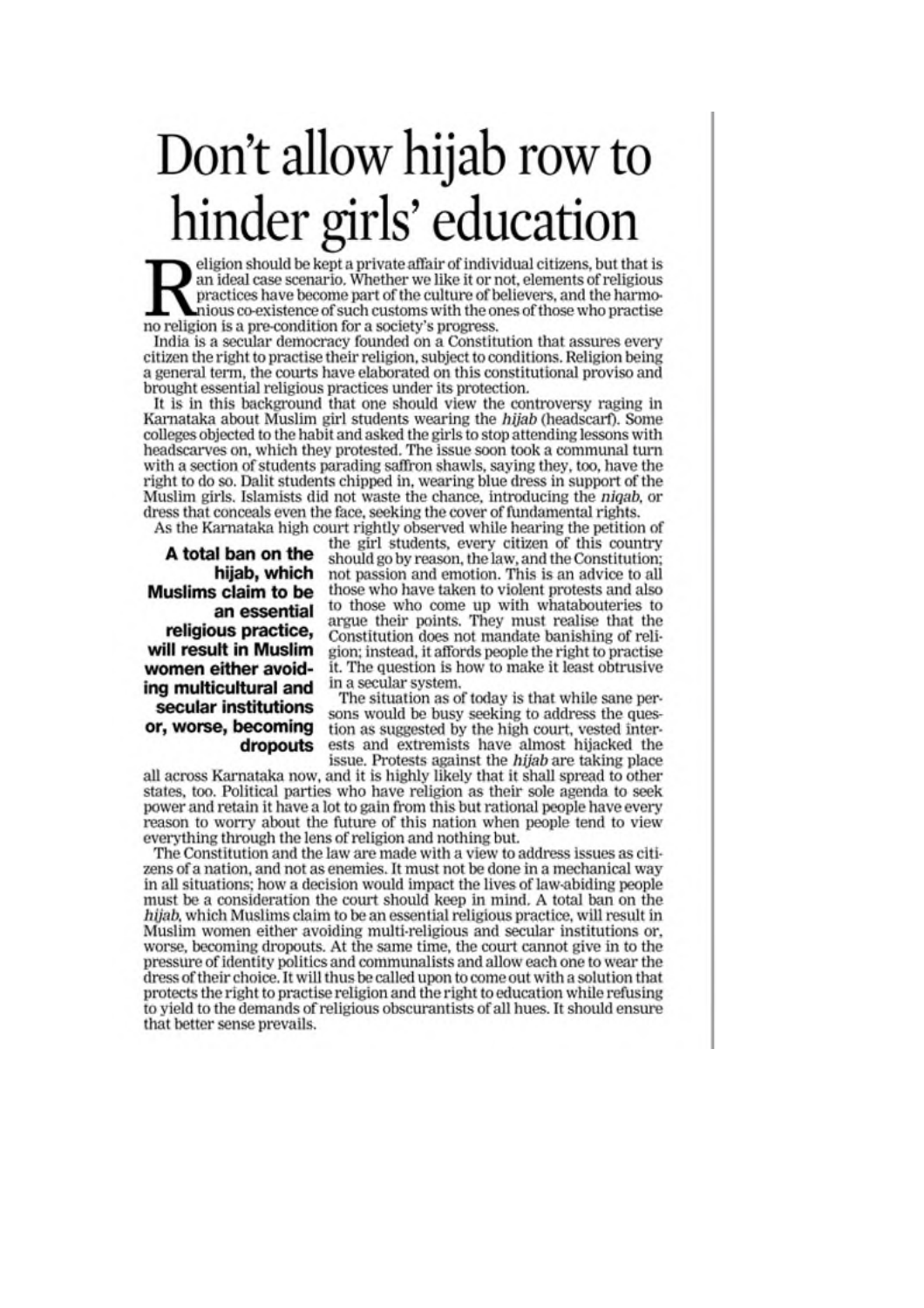#### **Breast cancer**

**Can exposure to sunlight reduce risk of breast cancer? Here's what a new study says**

**Vitamin D is called the sunshine vitamin because the body produces it when exposed to the sun's ultraviolet B rays. Exposure to sunlight is said to be extremely rewarding for the body. (The Indian ExpressP:20220209)**

https://indianexpress.com/article/lifestyle/health/sunlight-exposure-reduce-risk-breast-cancernew-study-experts-7750811/

breast cancerA new study says that sunlight exposure can reduce breast cancer risk (Source: Getty Images/Thinkstock)

According to a new study, exposure to sunlight may help reduce the risk of breast cancer the second most common cancer affecting women, after skin cancer, in the US.

The paper from University of Buffalo and the University of Puerto Rico in the US, which was published in the Journal of Cancer Epidemiology, Biomarkers and Preventions, comprised a population-based case – control study of breast cancer among women in metropolitan San Juan, Puerto Rico, examining a cumulative sun exposure index (SEI) based on a comparison of reflectance of sun-exposed and non-exposed skin.

The researchers used a chromameter to measure skin reflectance and estimate the difference between constitutive (unexposed) and facultative (exposed) skin pigmentation in 307 cases and 328 controls. The Puerto Rico study noted that breast cancer risk factors were ascertained with interviewer-administered questionnaires.

Also Read |From improving mood to sleep: Here's why natural sunlight is crucial for you The study concluded that there was lower risk of breast cancer associated with greater sun exposure in a population living with high, continuous sun exposure due to higher levels of vitamin D. This beneficial finding should be placed in the context of other effects of sun exposure, it noted.

Vitamin D is called the sunshine vitamin because the body produces it when exposed to the sun's ultraviolet B rays. Exposure to sunlight is said to be extremely rewarding for the body.

"Sun exposure is generally linked with skin cancers, however as per the study, there was reduction in breast cancer causation rates with increased sun exposure. The investigators correlated this finding with higher levels of vitamin D generated in the body in these women with higher sunlight exposure which was speculated to have lead to lower rates of breast cancer development. This is a very interesting finding that needs to be studied and validated further, specifically in the Indian population," Dr Sewanti Limaye, director, Medical Oncology, Precision Oncology and Clinical and Transitional Oncology Research, Sir H N Reliance Foundation Hospital said.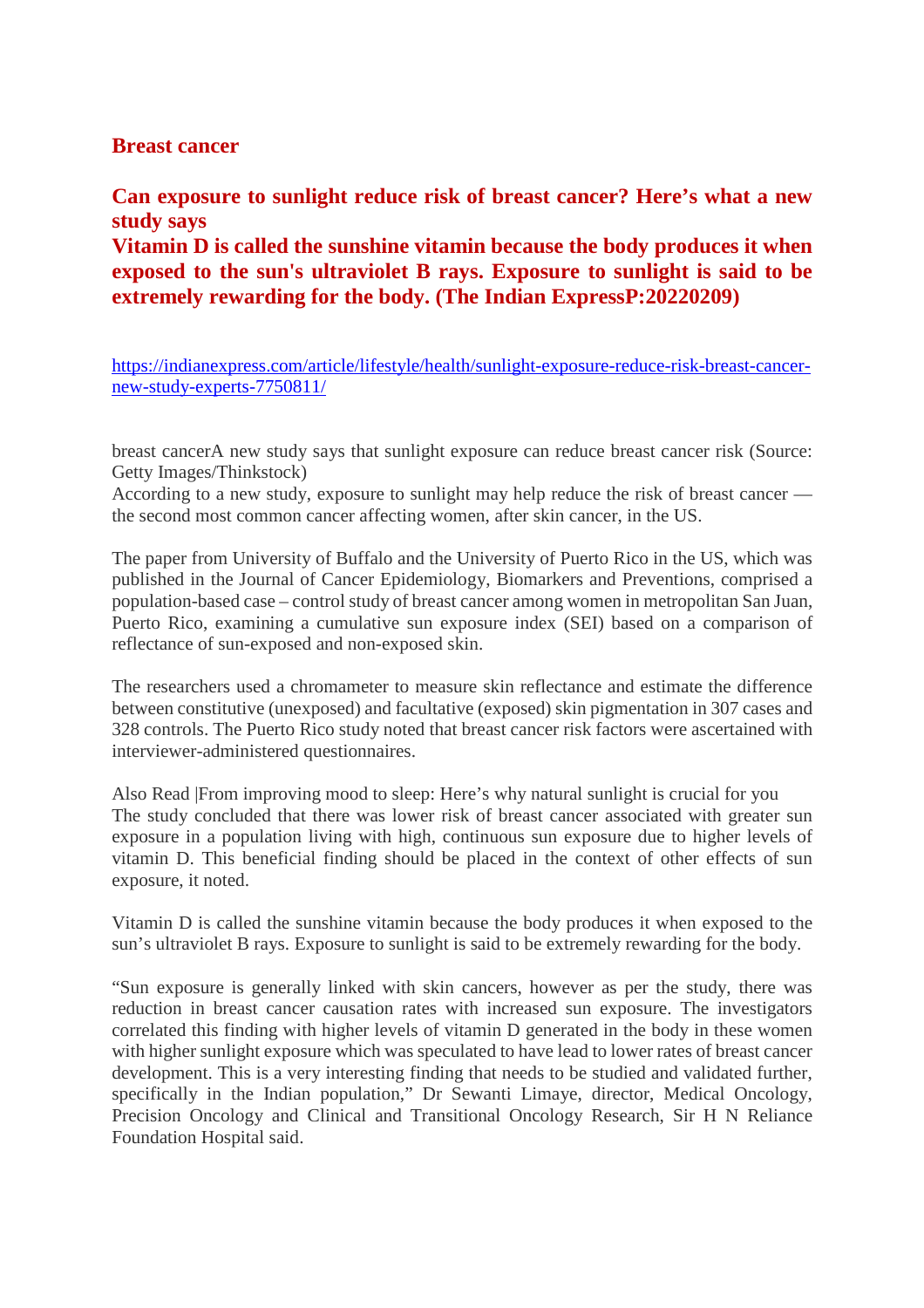Dr Kanika Sharma, Radiation Oncologist, Dharamshila Narayana Superspeciality Hospital said that as per few observational studies in US, higher sun exposure decreases the chances of developing this malignancy by 11 per cent. "This happens due to the fact that the human body synthesises vitamin D on exposure to the sun. This helps with decreasing inflammation, improving body's natural circadian rhythm, and managing obesity. The sun also improves mental health, strengthens the immunity and bones," Dr Sharma told indianexpress.com.

Vitamin D, what is Vitamin D, Vitamin D sources, importance of Vitamin D in the pandemic, Vitamin D and health, Vitamin D alternative sources, indian express news Sunlight is necessary for vitamin D production (Photo: Pixabay)

Dr Kapoor also added that research suggests that women with low levels of vitamin D have a higher risk of breast cancer. Vitamin D may play a role in controlling normal breast cell growth and may be able to stop breast cancer cells from growing.

Also Read |How sun exposure in the morning and evening at these times can do wonders to your health

"There is a strong association of the sunshine vitamin with many other types of cancers like ovarian, colon, and multiple myelomas. Not just cancer, this is beneficial for other ailments like diabetes, bone diseases, cardiovascular ailments, multiple sclerosis. This wonder vitamin helps in the repair of defective genes, which can cause multiple problems," said Dr Kapoor.

#### **WHO**

#### **Work from home amid pandemic: WHO, ILO lay down crucial measures to protect workers' health**

**Some possible adverse effects of work from home could be - isolation, burnout, depression, home violence, musculoskeletal and other injuries, eye strain, increase in smoking and alcohol consumption, prolonged sitting and screen time and unhealthy weight gain (The Indian ExpressP:20220209)**

https://indianexpress.com/article/lifestyle/health/who-ilo-crucial-measures-workers-healthwork-from-home-covid-19-pandemic-7755157/

The report asked to establish the "right to disconnect" and sufficient rest days (Source: Getty Images/Thinkstock)

The Covid-19 pandemic restricted millions of working professionals to their homes, making work from home a common, widespread practice. While the arrangement offers the comfort of home, it also poses several health risks. Thus, one must be mindful of certain measures to protect their health while teleworking.

Recently, the World Health Organisation (WHO) and the International Labour Organisation (ILO) outlined the health benefits and risks of working from home. Further, they highlighted the measures one needs to take to accommodate this shift.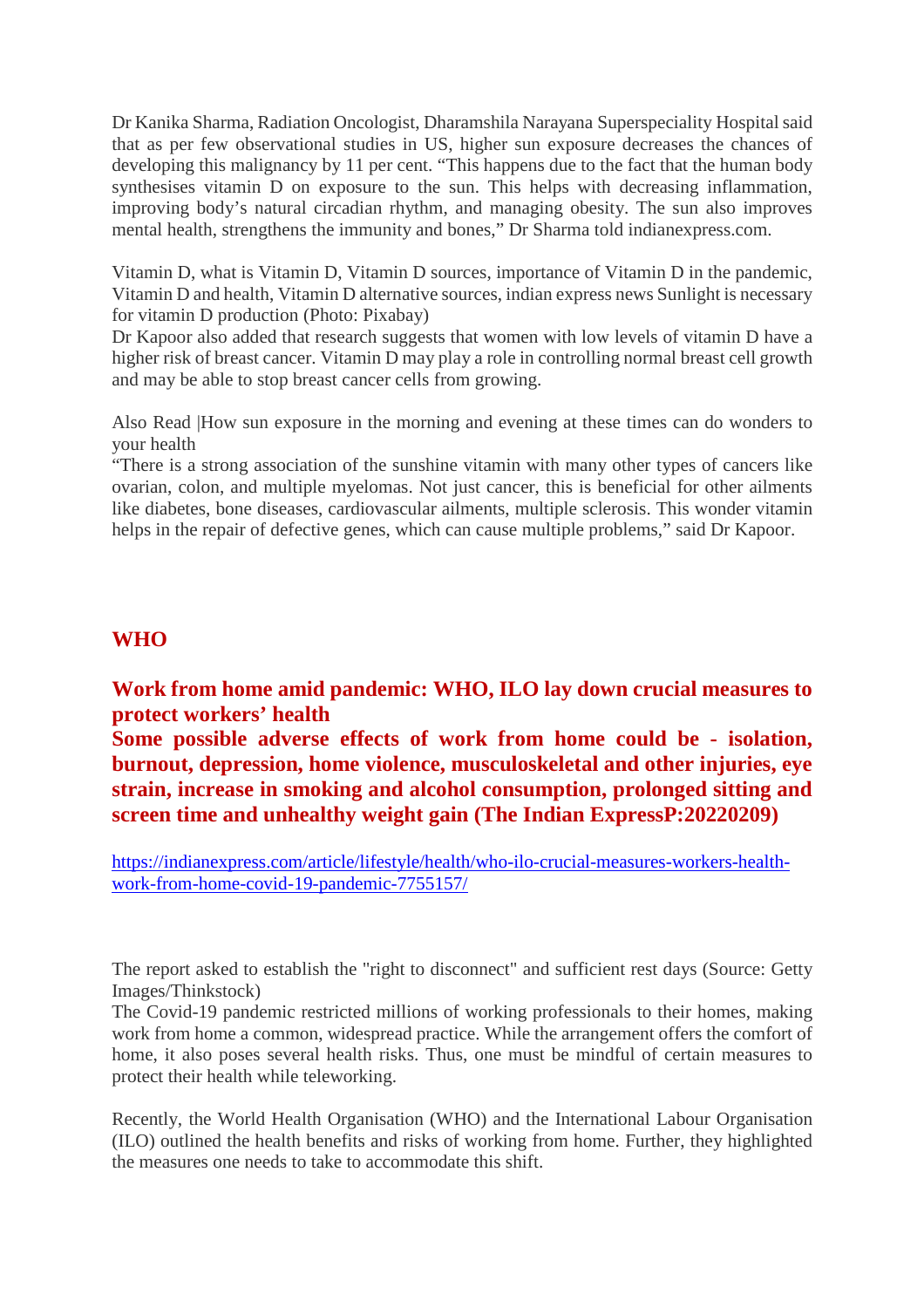Elucidating the many benefits of working from home, the report by the two UN agencies said that teleworking offers improved work-life balance, opportunities for flexible working hours and physical activity, reduced traffic and reduced time spent community, and a decrease in air pollution.

ALSO READ |National Tele-Mental Health Programme: Experts hail 'rare mention' of mental health in Budget 2022

This, according to the report, can improve mental and physical health, and the social well being of workers. Additionally, it also has the potential of higher productivity and lower operational costs for many companies.

The report warned of possible mental health risks of teleworking. (Source: Pexels) However, it also warns of possible physical and mental health and social wellbeing risks in the absence of proper planning, organisation and health and safety support. Some possible adverse effects could be – isolation, burnout, depression, home violence, musculoskeletal and other injuries, eye strain, increase in smoking and alcohol consumption, prolonged sitting and screen time and unhealthy weight gain.

To prevent these, the report also stressed the role that governments, employers, workers and health services at workplaces should play.

According to Dr Maria Neira, Director, Department of Environment, Climate Change and Health, WHO, "The pandemic has led to a surge of teleworking, effectively changing the nature of work practically overnight for many workers. In the nearly two years since the start of the pandemic, it's become very clear that teleworking can as easily bring health benefits, and it can also have a dire impact."

"Which way the pendulum swings depends entirely on whether governments, employers and workers work together and whether there are agile and inventive occupational health services to put in place policies and practices that benefit both workers and the work," she added.

From providing relevant information, and guidelines and training to reduce the psychosocial and mental health impact of networking to training managers in effective risk management, distance leadership and workplace health promotions — the report laid down several crucial measures that should be adopted by employers to promote the wellbeing of employers during work from home.

It also asked to establish the "right to disconnect" and sufficient rest days. Occupational health services should be enabled to provide ergonomic, mental health and psychosocial support to teleworkers using digital telehealth technologies, according to the report.

It also asked to establish the "right to disconnect" and sufficient rest days. (Source: Pexels) Stressing the importance of these measures, Vera Paquete-Perdigão, Director of the ILO Governance and Tripartism Department, said, "Teleworking and particularly hybrid working are here to stay and will likely increase after the pandemic, as both companies and individuals alike have experienced its feasibility and benefits."

ALSO READ |Is back pain a symptom of Covid-19? Here's what an expert says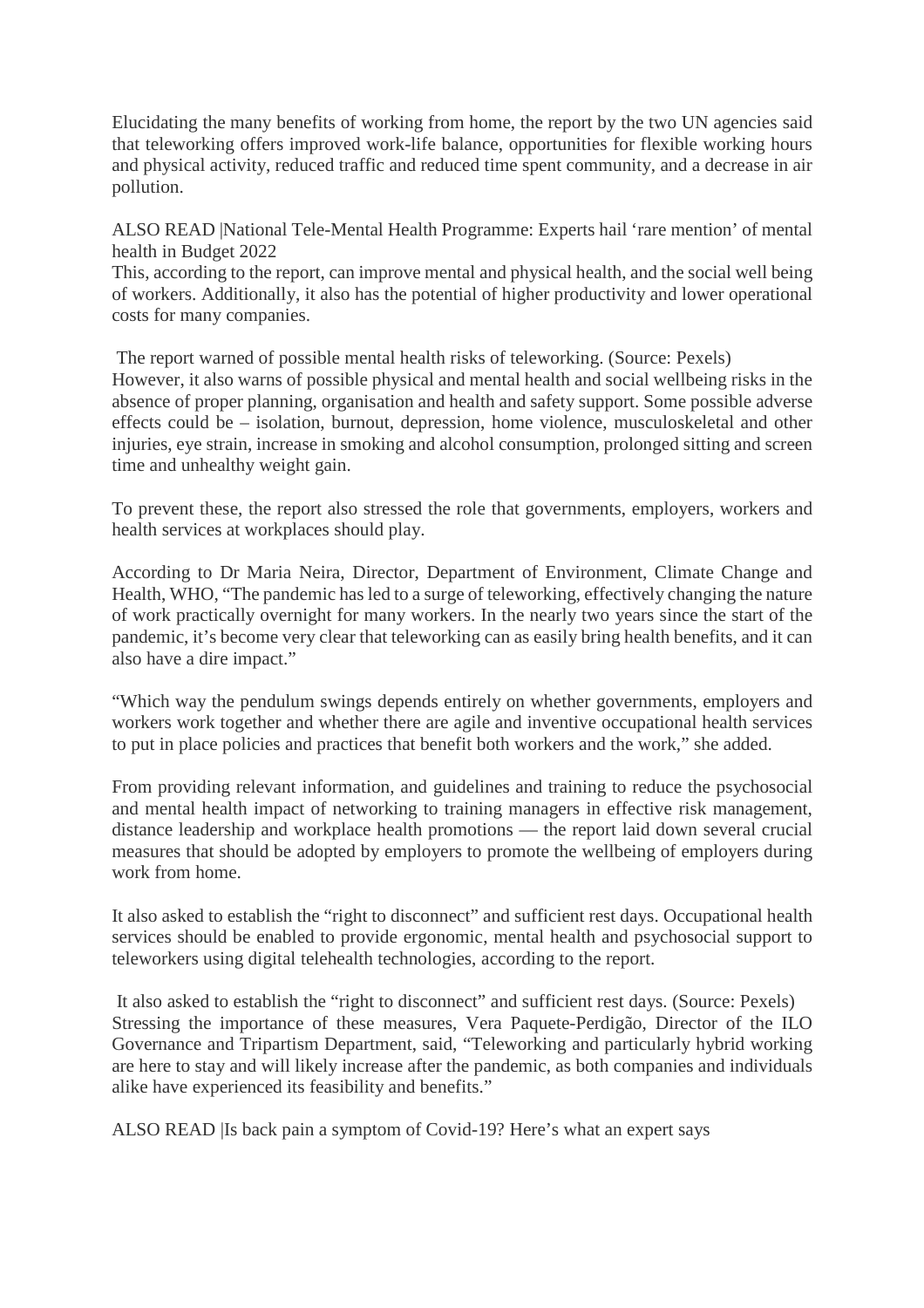"As we move away from this 'holding pattern' to settle into a new normal, we have the opportunity to embed new supportive policies, practices and norms to ensure millions of teleworkers have healthy, happy, productive and decent work."

Offering recommendations for the organisation of telework that meet the needs of both workers and organisations, the report suggested including measures such as: discussing and developing individual teleworking work plans and clarifying priorities, being clear about timelines and expected results, agreeing on a common system to signal availability for work and ensuring that managers and colleagues respect the system.

Further, it asked organisations with employers working from home to develop special programmes for teleworking by combining measures for the management of work and performances with information and communication technologies and adequate equipment, and occupational health services for general health, ergonomic and psychosocial support.

#### DELHI NEWS 1DU Academic Council meeting today, draft UGCF on agenda 2Only 35% eligible have received precaution dose in Delhi 3Woman

#### **Food and Nutrition**

#### **10 healthy food swaps that will help manage blood sugar, diabetes Along with lifestyle modifications and regular exercise, it is advised to add a diabetes-specific formula to your diet plan, said Dr Ganesh Kadhe(The Indian ExpressP:20220209)**

https://indianexpress.com/article/lifestyle/health/food-swaps-manage-blood-sugar-diabetesalmonds-desserts-beans-7412348/

Diabetes monitor, fruits, healthHere's how you can manage your blood sugar. (Source: Getty Images/Thinkstock)

People with prediabetes or diabetes need to be extremely careful with her eating habits. As such, sometimes it can get tricky to ascertain which foods and drinks make for the best choices. But worry not, here are 10 picks by Dr Ganesh Kadhe, associate director, nutrition medical and scientific affairs, Abbott, that will ensure that your blood sugar levels are always maintained.

ALSO READ |Healthy eating: Nutritionist suggests 6 effective ways to maximise nutrition Beans (of any kind)

Lentils, kidney, black or chickpea beans are low glycemic index foods. It means that their carbohydrates are gradually released, and hence they're less likely to cause blood sugar spikes. They're so beneficial that a recent study found that eating a daily cup of beans for three months as part of a low-glycemic diet lowered (hemoglobin A1c) HbA1c level by half a percentage point.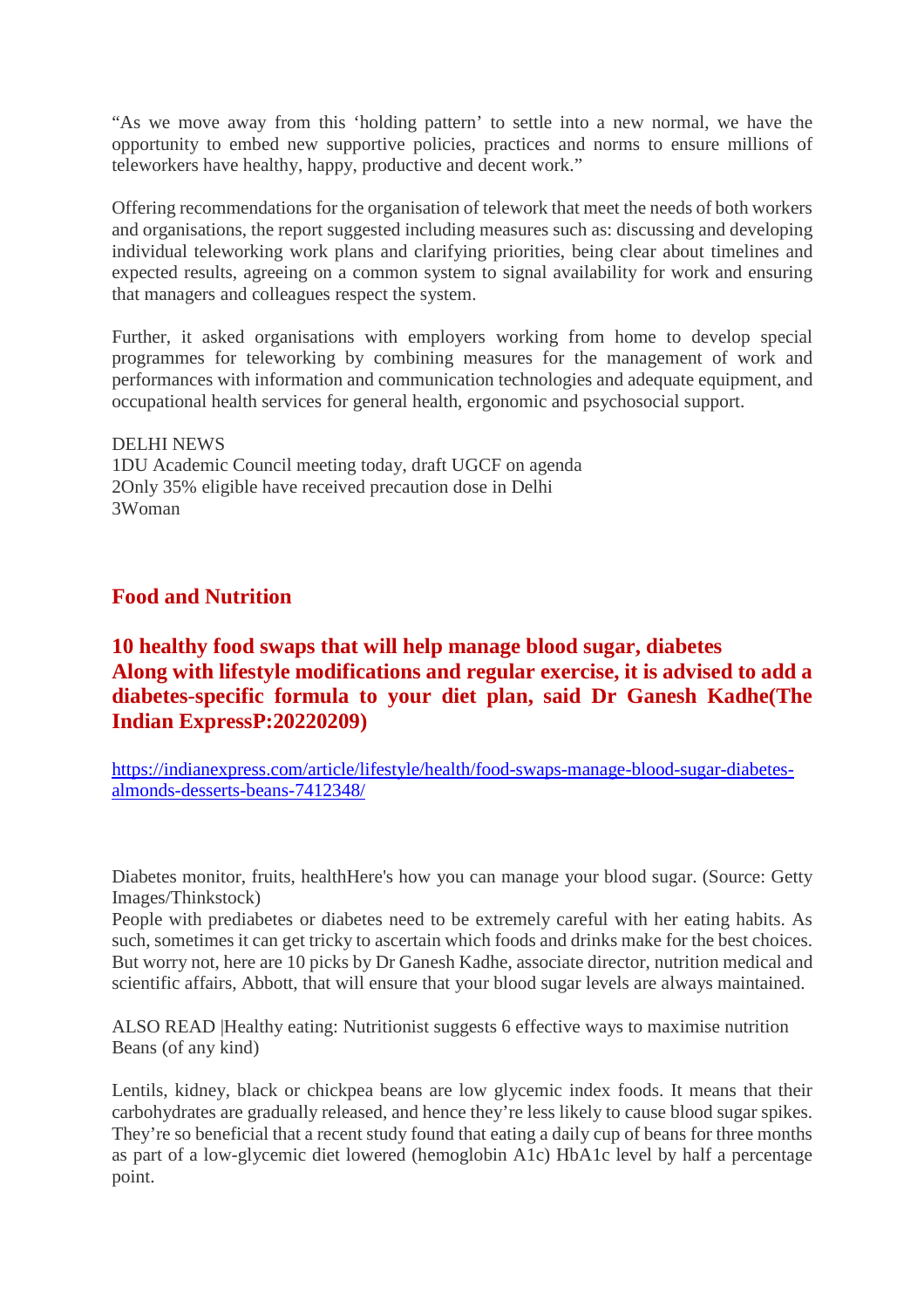Try it: Swap your regular dal for rajma from time to time.

Apples

You might think there's no room for fruits in a diabetic meal plan, but apples are also low glycemic. Aiming for foods that are low or medium on the glycemic index is one way to manage blood sugar levels. Eating an apple a day has its benefits – they are high in fibre, vitamin C and fat-free! Not to mention a portable and easy snack option.

Try it: Toss an apple in your lunch bag or grab one between meals. Try baking them with a hint of cinnamon for warm treats when you crave desserts.

ALSO READ |Nutritionist recommends this winter diet routine for a healthy body Almonds

These crunchy nuts are rich in magnesium, a mineral that helps the body use its own insulin more effectively. Try adding more almonds into your diet to have your daily dose of this blood sugar-balancing mineral. Plus, almonds are high in monounsaturated fatty acids, protein, and fibre, which makes them a great way to help manage blood glucose levels.

Try it: For healthy snacking on-the-go, pack 30g portions of almonds into single-serve containers.

almonds, nuts, healthy food A quick and easy snack and a great source of magnesium. (Photo: Pexels) Spinach

This leafy green vegetable has just 21 calories per cooked cup and is filled with blood sugarfriendly magnesium and fibre. Additionally, you can enjoy spinach raw, sautéed with olive oil, in your favourite palak paneer or even blended, making it a versatile choice!

Try it: Toss a handful of baby spinach into your next smoothie or use it in place of lettuce in a salad.

#### **Active Covid cases**

#### **Active Covid cases in country decline 71,365 new Covid cases, 1,217 more deaths recorded (The Tribune: 20220209)**

https://www.tribuneindia.com/news/nation/active-covid-cases-in-country-decline-368399

Active Covid cases in country decline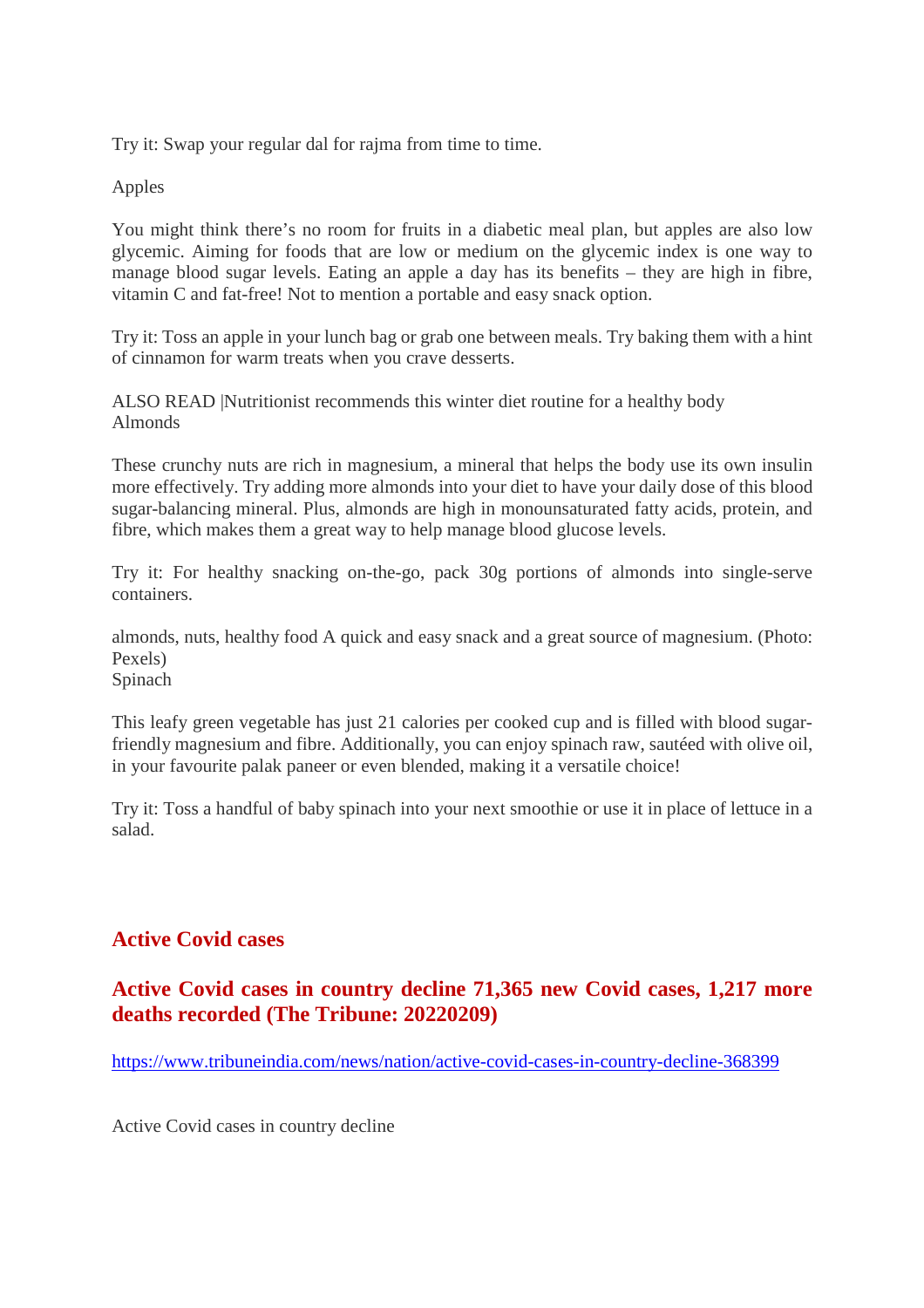India logged 71,365 new coronavirus infections taking the country's total tally of Covid cases to 4,24,10,976, while the active cases declined to 8,92,828, according to the Union Health Ministry data updated on Wednesday.

The death toll climbed to 5,05,279 with 1,217 fresh fatalities, the data updated at 8 am said.

The active cases comprised 2.11 per cent of the total infections, while the national Covid recovery rate had improved to 96.7 per cent, the ministry said.

A reduction of 1,02,063 cases has been recorded in the active Covid caseload in a span of 24 hours.

The 1,217 new fatalities include 824 from Kerala and 57 from Maharashtra.

A total of 5,05,279 deaths have been reported so far in the country including 1,43,155 from Maharashtra, 59,939 from Kerala, 39,447 from Karnataka, 37,809 from Tamil Nadu, 26,010 from Delhi, 23,343 from Uttar Pradesh and 20,884 from West Bengal.

#### **Covid vaccine**

#### **DCGI approves single-dose Sputnik Light Covid vaccine for emergency useThis ninth vaccine against coronavirus in the country, says health minister (The Tribune: 20220209)**

https://www.tribuneindia.com/news/nation/dcgi-approves-single-dose-sputnik-light-covidvaccine-for-emergency-use-367612

DCGI approves single-dose Sputnik Light Covid vaccine for emergency use Photo for representation. — iStock

The Drug Controller General of India has granted emergency use approval to single-dose Sputnik Light Covid-19 vaccine.

Health Minister Mansukh Madviya confirmed the approval on Sunday.

"DCGI has granted emergency use permission to Single-dose Sputnik Light Covid-19 vaccine in India. This is the 9th Covid-19 vaccine in the country," Mandaviya said.

He said the approval will further strengthen the nation's collective fight against the pandemic.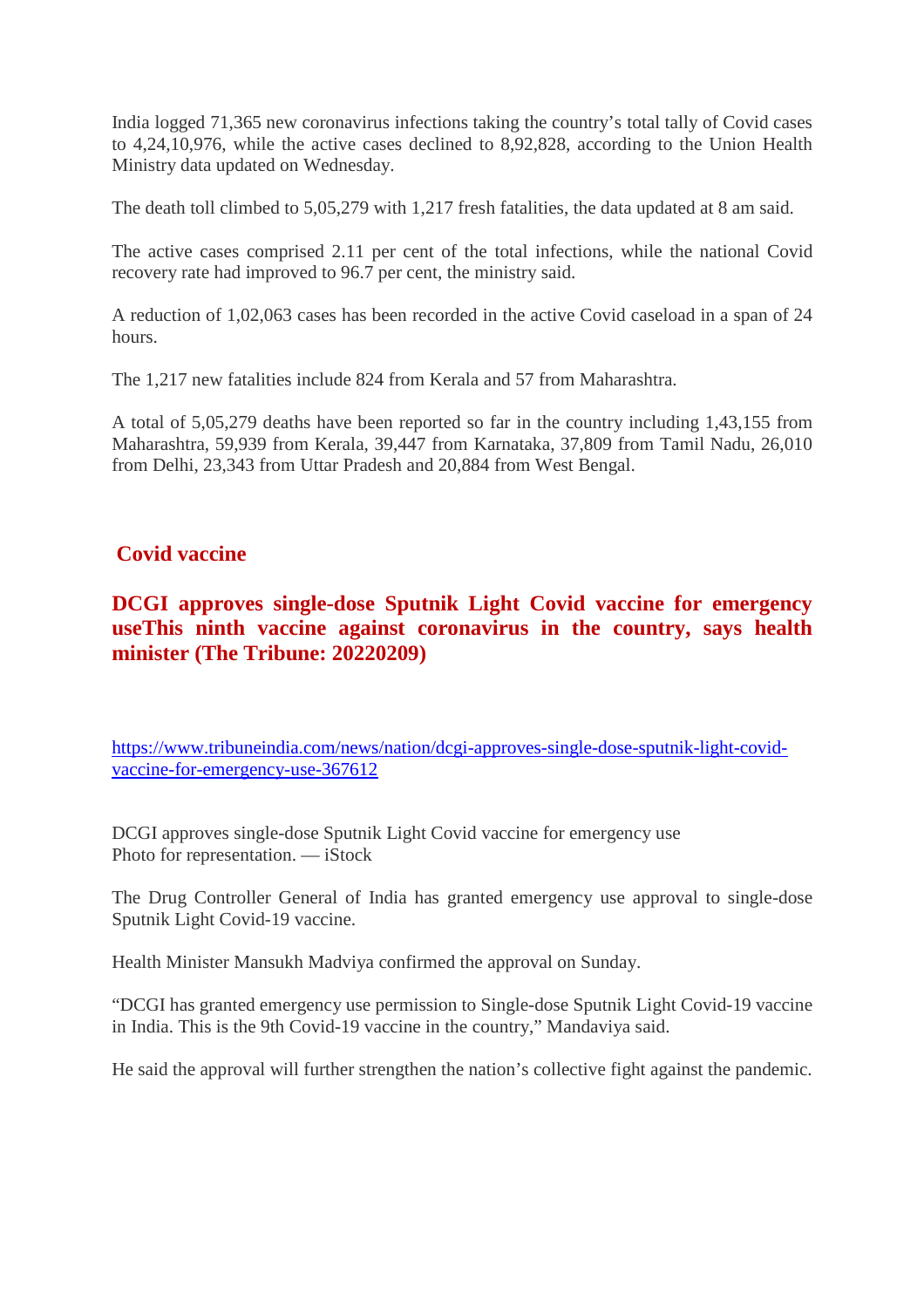#### **Omicron strain**

#### **Omicron strain found in 99% of new US cases ((New Kerala: 20220209)**

https://www.tribuneindia.com/news/world/omicron-strain-found-in-99-of-new-us-cases-366639

Omicron strain found in 99% of new US cases A woman receives her booster dose against COVID-19, amid the spread of Omicron variant in Jakarta, Indonesia. Reuters

The highly contagious Omicron variant accounted for 99.9 per cent of new weekly Covid infections in the US, according to data updated by the US Centre of Disease Control and Prevention (CDC).

The Delta variant, which spiked last summer, only made up the remaining 0.1 per cent in the week ending January 29.

The new infections driven by Omicron have risen rapidly since early December. The variant accounted for only 0.6 per cent of new cases in the week ending December 4, rising to 89.3 per cent in the week ending January 1, and 97.8 per cent in the week ending January 15, CDC data showed. Several studies have suggested vaccines could provide protection against hospitalisation and death. —

#### **Chemotherapy:**

#### **Colorectal cancers raise defensive barrier in response to chemotherapy: (New Kerala: 20220209)**

Barcelona, February 8: Colorectal cancer occurs when tumours develop in the colon or rectum. Adenocarcinomas are the most common type of colorectal cancer, often growing fr-> View it- -> https://www.newkerala.com/news/2022/21327.htm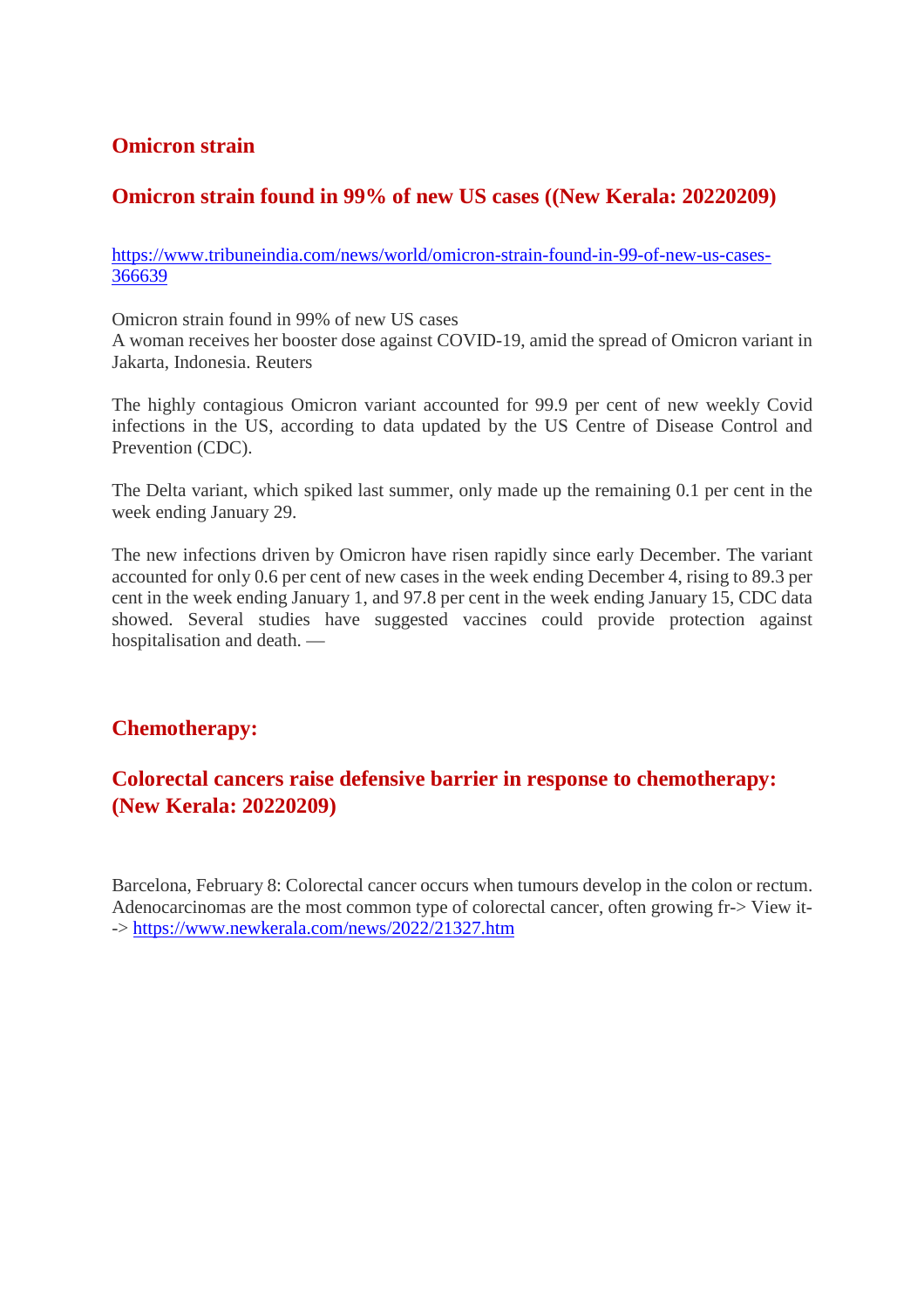#### **Covid virus**

#### **How Covid virus mutates inside a human body Jerusalem, (New Kerala: 20220209)**

The last two years has seen the rapid spread of Covid virus and its various variants. In a new study, researchers have focused on what happens in the body of the patient during their illn-> View it--> https://www.newkerala.com/news/2022/21302.htm

#### **Covid infections**

#### **Covid infections raise risk of heart conditions up to a year later New Kerala: 20220209)**

People, who have had Covid-19, are at increased risk of developing cardiovascular complications within the first month to a year after infection, report a study. T-> View it--> https://www.newkerala.com/news/2022/21299.htm

#### **Ageing**

#### **Survivors of weather-related disasters may have accelerated ageing: (New Kerala: 20220209)**

Study Arizona, February 8: Hurricane Maria slammed into Puerto Rico in 2017. It left in its wake, the largest catastrophe in the history of the island. The storm killed over 3,000 pe-> View it--> https://www.newkerala.com/news/2022/21267.htm

#### **Pregnancy**

#### **Covid vax in pregnancy produces persistent antibodies in infants: Study (New Kerala: 20220209)**

Covid vaccination during pregnancy resulted in more lasting antibody levels in infants, when compared to babies born to unvaccinated, and Covid-infected mothers,-> View it--> https://www.newkerala.com/news/2022/21199.htm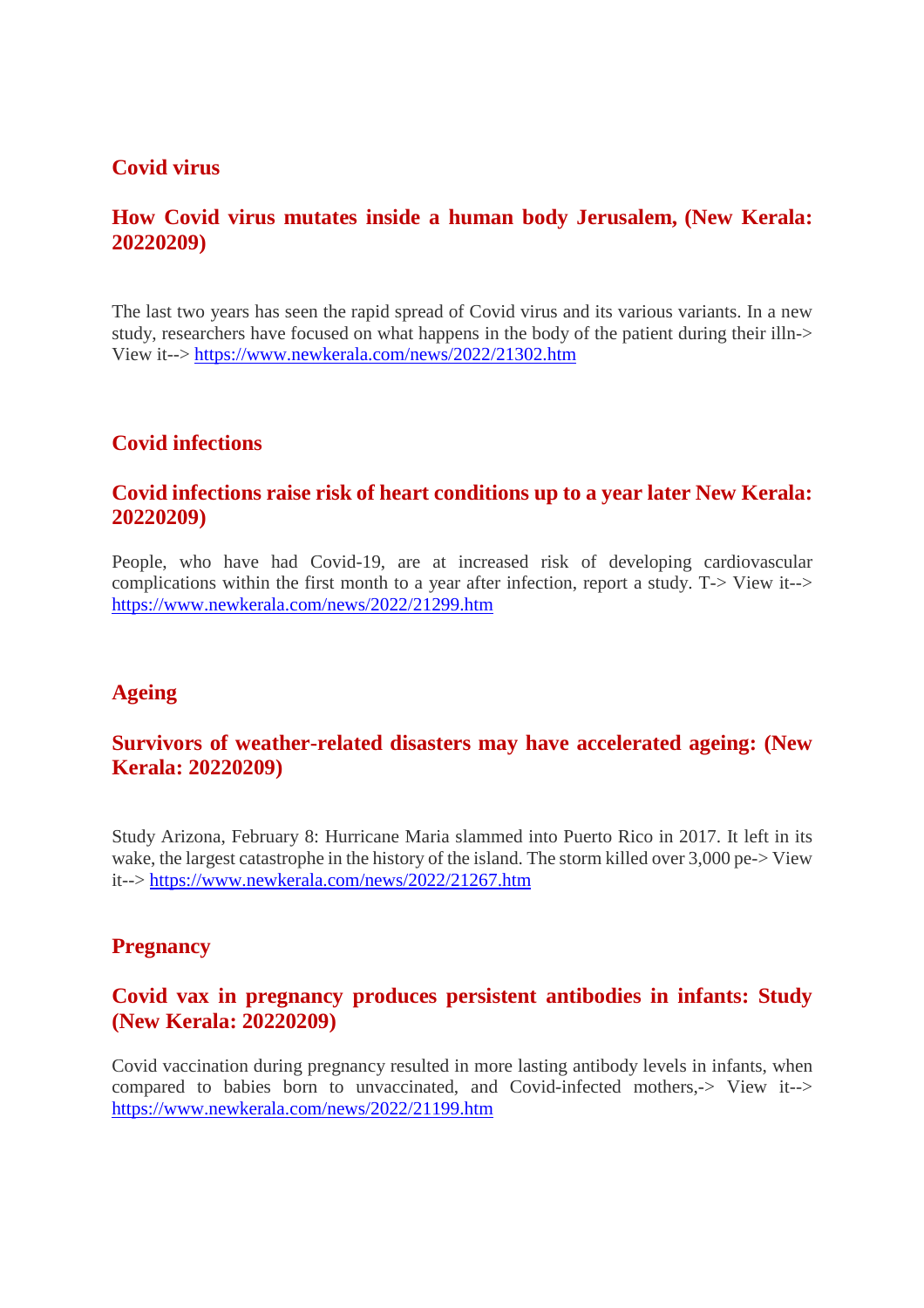#### **New HIV variant**

#### **New HIV variant more contagious, doubles rate of immune system decline Geneva, (New Kerala: 20220209)**

The newly-detected HIV variant from the Netherlands is more transmissible and damaging, according to research.->-> View it--> https://www.newkerala.com/news/2022/21129.htm

#### **Health Care Services (Dainik Bhasker: 20220209)**

https://epaper.bhaskar.com/detail/927936/63305735195/rajasthan/09022022/14/image/

2 बड़ी सुविधाएं • सप्ताह में 3 दिन ओपीडी सेवाएं, बच्चों के लिए 5 बेड की डायलिसिस यूनिट भी

## SMS: लीवर ट्रांसप्लांट | MGH: लेवल थ्री प्लस सर्जरी विभाग की शुरुआत

जवपुर | एसएमएस अस्पताल में हिपेटो पेन्क्रियाटिक बिलियरी और लीवर ट्रांसप्लांट सर्जरी विभाग की सेवाएं मंगलवार से प्रारंभ कर दी गई। सप्ताह में 3 दिन मंगलवार, गुरुवार और शुक्रवार को आउटडोर की सविधा मिलेगी। इससे लीवर. पेन्क्रियाज. गाल ब्लेडर जैसे अंगों की एडवांस सर्जरी हो सकेगी। एसएमएस देश का पहला सरकारी हॉस्पिटल है, जहां लीवर टांसप्लांट सर्जरी की सविधा प्रारंभ की गई है। एचपीबी लीवर टांसप्लांट सर्जरी सेवा एसएमएस मेडिकल कॉलेज पंचोली को जिम्मेदारी दी गई है।



के प्राचार्य एवं नियंत्रक डॉ. सधीर भंडारी ने शरू कराई। इस मौके पर अधीक्षक डॉ. विनय मल्होत्रा. कॉलेज के अतिरिक्त प्राचार्य डॉ. अमरजीत मेहता, डॉ. आरके जैनव, डॉ. आईडी गप्ता भी उपस्थित थे। अस्पताल परिसर स्थित धनवंतरि डॉ. भंडारी ने बताया कि ओपीडी ओपीडी ब्लॉक के तीसरे तल पर में आने वाले मरीजों के लिए डॉ. दिनेश भारती और डॉ. आशतोष

# पीडियाट्रिक आईसीयू शुरू

किडनी रोग से पीडित बच्चों यनिट के निदेशक डॉ. रूप शर्मा ने को अब लेवल थी पीडियाट्रिक बताया कि राज्य में लेवल थी प्लस आईसीय, पीडियाटिक्स नेफ्रोलॉजी एवं डायलिसिस की सविधा मिल सकेगी। महात्मा गांधी अस्पताल में 25 बेड की अत्याधनिक चिकित्सा इकाई शरू की गई है। इसमें बच्चों के लिए 5 बेड की डायलिसिस यनिट भी शामिल है। शिश रोग विभागाध्यक्ष डॉ. मनीष कक्कड ने बताया कि 24 घंटे सेवाओं के लिए 3 पीडियाटिक गहन चिकित्सा विशेषज्ञों की टीम में डॉ. रूप शर्मा, डॉ. रमेश चंद बैखा, डॉ. भानुप्रताप को शामिल किया गया गहन चिकित्सा उपलब्ध होगी।

जवपर । फेफडों के संक्रमण व है। पीडियाटिक क्रिटिकल केयर पीडियाटिक सेवाएं पहली बार शरू की गई हैं। यहां हाई फ्रीक्वेंसी वेंटिलेटर भी उपलब्ध है। सीनियर पीडियाटिक नेफ्रोलॉजिस्ट व यनिट हैड डॉ. यश सैनी ने बताया कि 5 बेड की डायलिसिस इकाई में हिमो डायलिसिस मशीन, स्लेड मशीन एवं सीआरआरटी मशीनें उपलब्ध हैं। विशेषज्ञों की टीम बच्चों में किडनी टांसप्लांट की सेवाएं दे रही है। किडनी रोगों से प्रभावित बच्चों को 24 घंटे हीमोडायलिसिस तथा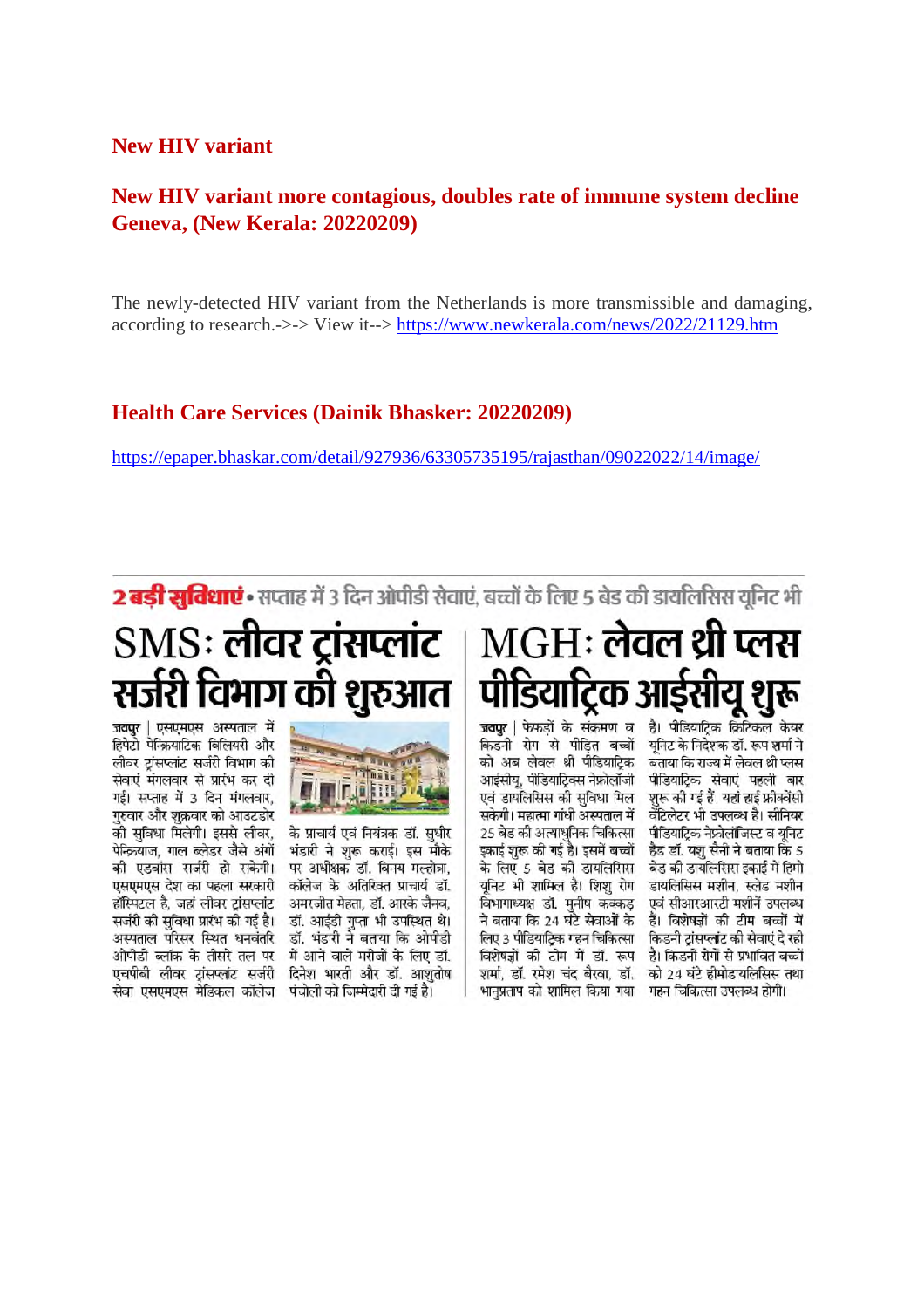#### **Corona Live**

#### **Corona Live: बीते24 घंटमकोरोना से1200 सेअिधक लोगकमौत, 71365 नए मरीज, सं मण दर मिगरावट (Amar Ujala: 20220209)**

https://www.amarujala.com/live/india-news/corona-cases-in-india-coronavirus-covid19 death-active-cases-corona-vaccination-in-india

Corona Cases In India, Coronavirus, Covid19 death, Active Cases, Corona Vaccination in india कोरोना के मामले- फोटो : पीटीआई खास बात

देश में कोरोना महामारी को हराने के लिए वैक्सीनेशन अभियान लगातार जारी है। बुजुर्गों के साथ व्यस्कों, किशोरों एवं गर्भवती महिलाओं में भी टीकाकरण करवाने के लिए जबरदस्त उत्साह दिख रहा है। स्वास्थ्य मंत्रालय के अनुसार देश में अब तक  $171$  करोड़ से अधिक कोरोना वैक्सीन की खुराक लगाई जा चुकी हैं। वैक्सीनेशन अभियान को रफ्तार देने के लिए अब तक पांच करोड़ किशोर-किशोरियों को कम से कम कोरोना वैक्सीन की पहली खुराक लगा दी गई है वहीं 28 लाख गर्भवती महिलाओं ने भी टीकाकरण करवा लिया है जिनमें से  $11.6$  लाख गर्भवती महिलाओं को पहली खराक दे दी गई है। कोरोना से जड़े हर अपडेट के लिए बने रहें अमर उजाला के साथ...

09:33 AM, 09-FEB-2022

लाइव अपडेट

भारत में पिछले 24 घंटों में कोरोना के  $71365$  नए मामले,  $1217$  की मौत भारत में पिछले 24 घंटों में कोरोना के 71,365 नए मामले सामने आए और  $1217$  लोगों की मौत हो गई। इस दौरान एक लाख 72 हजार  $211$  लोग स्वस्थ भी हो गए। सबसे राहत की बात यह है कि संक्रमण दर घटकर  $4.54$  फीसदी हो गई है। कुल मामले: 4,24,10,976 सिय मामले: 8,92,828 कुल रकवरी: 4,10,12,869 कुल मौत: 5,05,279 कुल वैसीनेशन: 1,70,87,06,705 दैिनक पॉिजिटिवटी रेट: 4.54% 07:59 AM, 09-FEB-2022 तमिलनाडु में पिछले 24 घंटों में कोरोना के 4,519 नए मामले तमिलनाडु में पिछले 24 घंटों में कोरोना के 4,519 नए मामले सामने आए और 37 लोगों की मौत हो गई। इस दौरान 20,237 लोग स्वस्थ भी हो गए। 07:33 AM, 09-FEB-2022  $C$ orona Live: बीते 24 घंटों में कोरोना से  $1200$  से अधिक लोगों की मौत, 71365 नए मरीज, संक्रमण दर में गिरावट देश में कोरोना महामारी को हराने के लिए वैक्सीनेशन अभियान लगातार जारी है। बुजुर्गों के साथ व्यस्कों, किशोरों एवं गर्भवती महिलाओं में भी टीकाकरण करवाने के लिए जबरदस्त उत्साह दिख रहा है। स्वास्थ्य मंत्रालय के अनुसार देश में अब तक  $171$  करोड़ से अधिक कोरोना वैक्सीन की खुराकें लगाई जा चुकी हैं। वैक्सीनेशन अभियान को रफ्तार देने के लिए अब तक पांच करोड़ किशोर-किशोरियों को कम से कम कोरोना वैक्सीन की

पहली खुराक लगा दी गई है वहीं 28 लाख गर्भवती महिलाओं ने भी टीकाकरण करवा लिया है जिनमें से  $11.6$  लाख गर्भवती महिलाओं को पहली खुराक दे दी गई है।

रहें हर खबर से अपडेट, डाउनलोड करें Android Hindi News apps, iOS Hindi News apps और Amarujala Hindi News apps अपने मोबाइल पे|